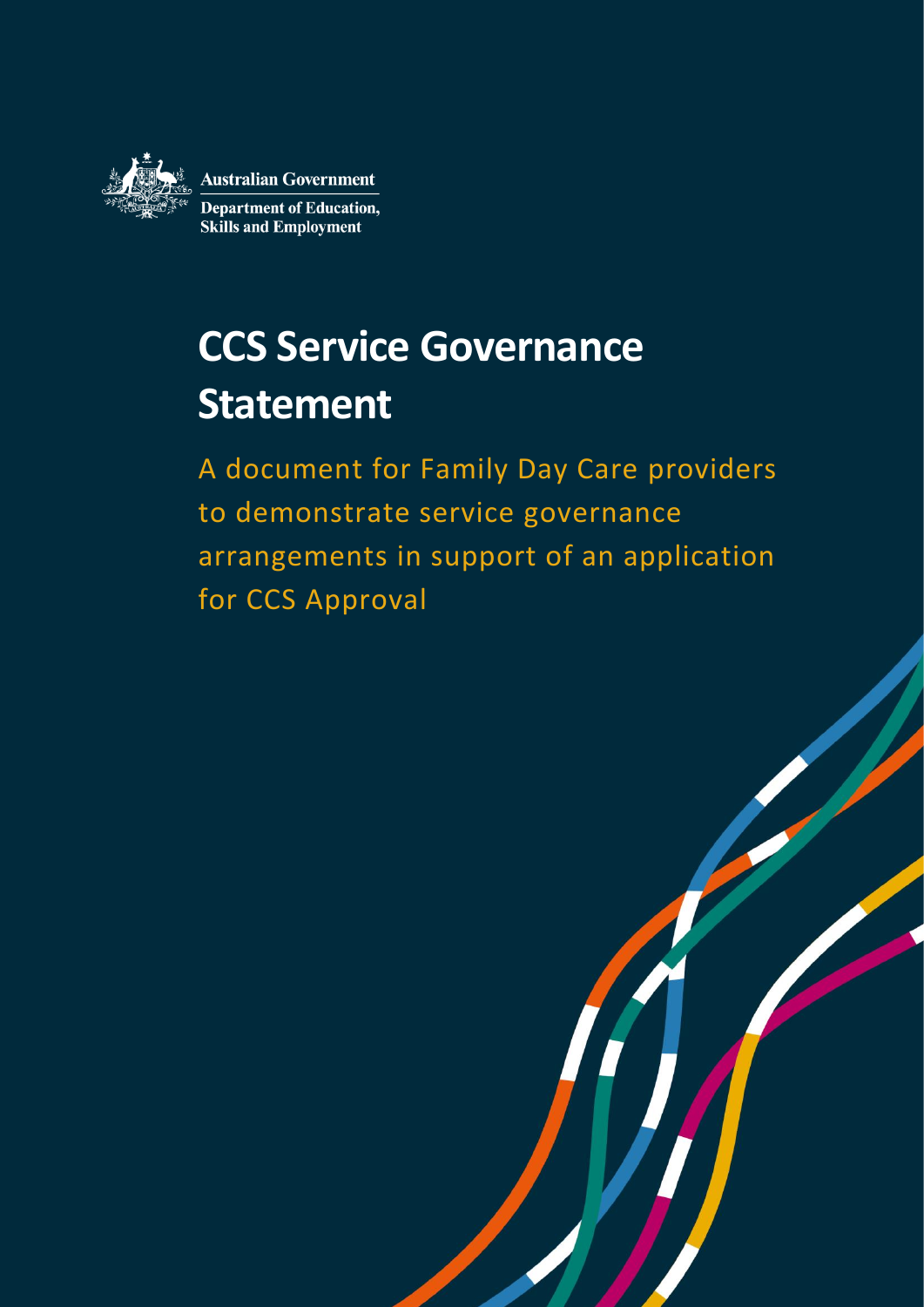# **CCS Service Governance Statement**

**What is this document about?** This document asks questions to assist a provider applying for CCS approval to provide information to the department about the governance arrangements at their family day care service. Being able to demonstrate sufficient governance arrangements to ensure compliance with family assistance law is one of the requirements for CCS approval. This document sets out the information necessary for the provider to demonstrate that it has met the 'sufficient governance arrangements' requirement.

**Is it compulsory for applicants to use this document?** Yes, the department requires a family day care applicant to use this document to provide evidence of their service's governance arrangements. The completed document must be included with a CCS Application. If the document is not included in a submitted application, the department will ask the applicant to complete the document as part of its assessment for CCS approval.

- **The information the provider gives in this document will be assessed by the department as evidence of its service governance arrangements. Therefore, the provider should ensure their information is complete and accurate.**
- **Where it is necessary, the department will ask for additional documentation to clarify or support the information provided.**
- **The department will consider each topic in this Statement to make an assessment on the provider's governance arrangements for this service.**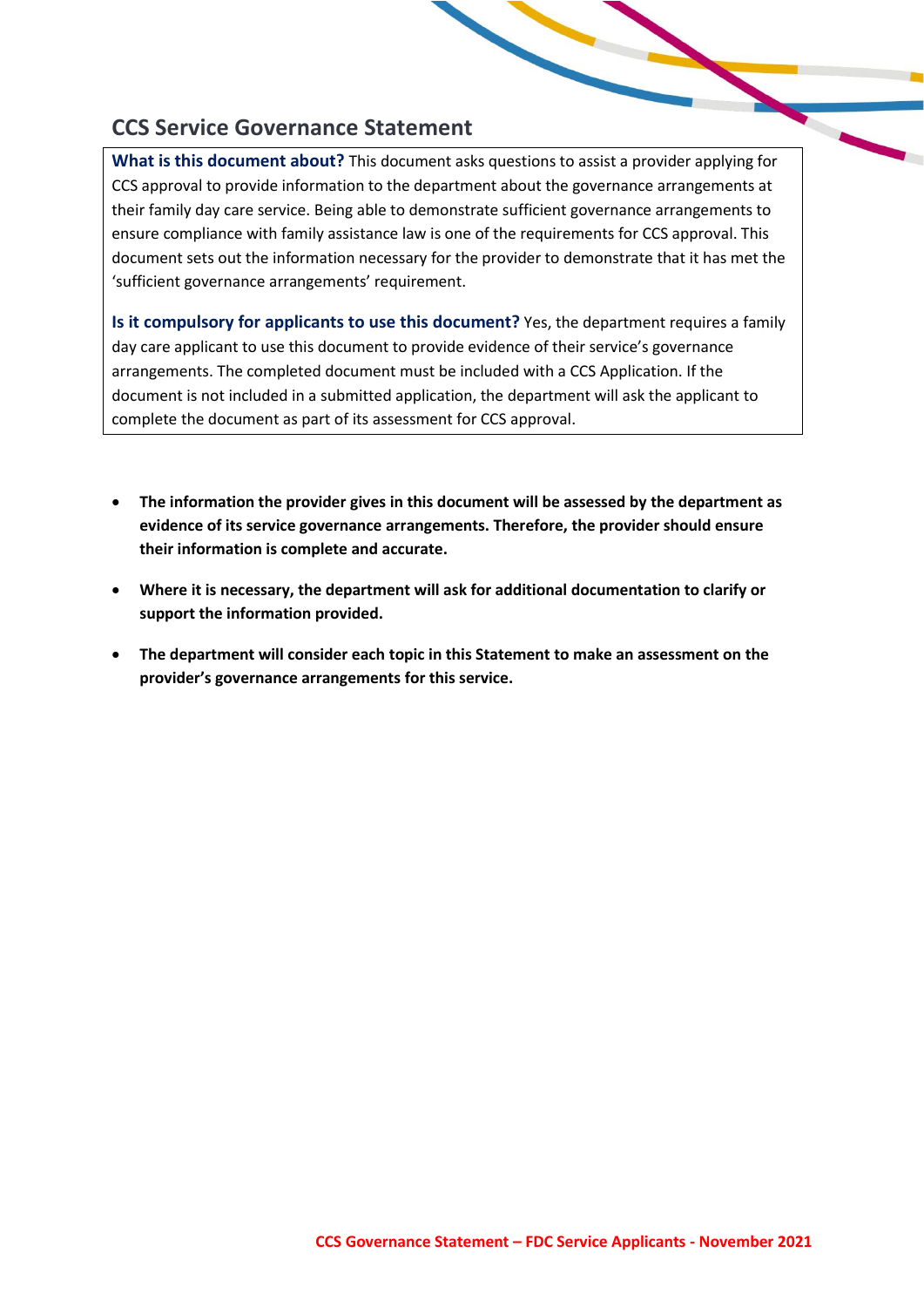## **What you need to do**

- 1. Do not handwrite the answers to the questions. Key or copy information directly into this document under each question heading.
- 2. Print the completed document and sign the Declaration.
- 3. Scan the completed and signed document as a PDF file.
- 4. Label any supporting and additional documents with names and make PDF files of these documents.
- 5. Submit the completed document and any attachments as part of your CCS application.

## **Do not use copied information from an internet source or another provider's application**

It is very important that the information you provide is specific to your family day care service/s. Your answers should include references to your service/s and locality.

There is nothing wrong with adopting the policies or procedures of another provider because you think they work well. However, your information must describe how these procedures will be put into place at your service/s. It is also necessary to explain how the department could later check that the procedures you have described have taken place.

Where it is apparent that a provider has copied generic text from an internet source or another provider's application without explaining how the information relates specifically to their service/s, the department may consider that the provide does not have the capacity to develop and implement sufficient governance arrangements to ensure compliance with the family assistance law.

# **If you need more information**

If you have any questions about how to complete or return the Governance Statement you should contact the CCS Assessment Team at [CCSAssessments@dese.gov.au.](mailto:CCSAssessments@dese.gov.au)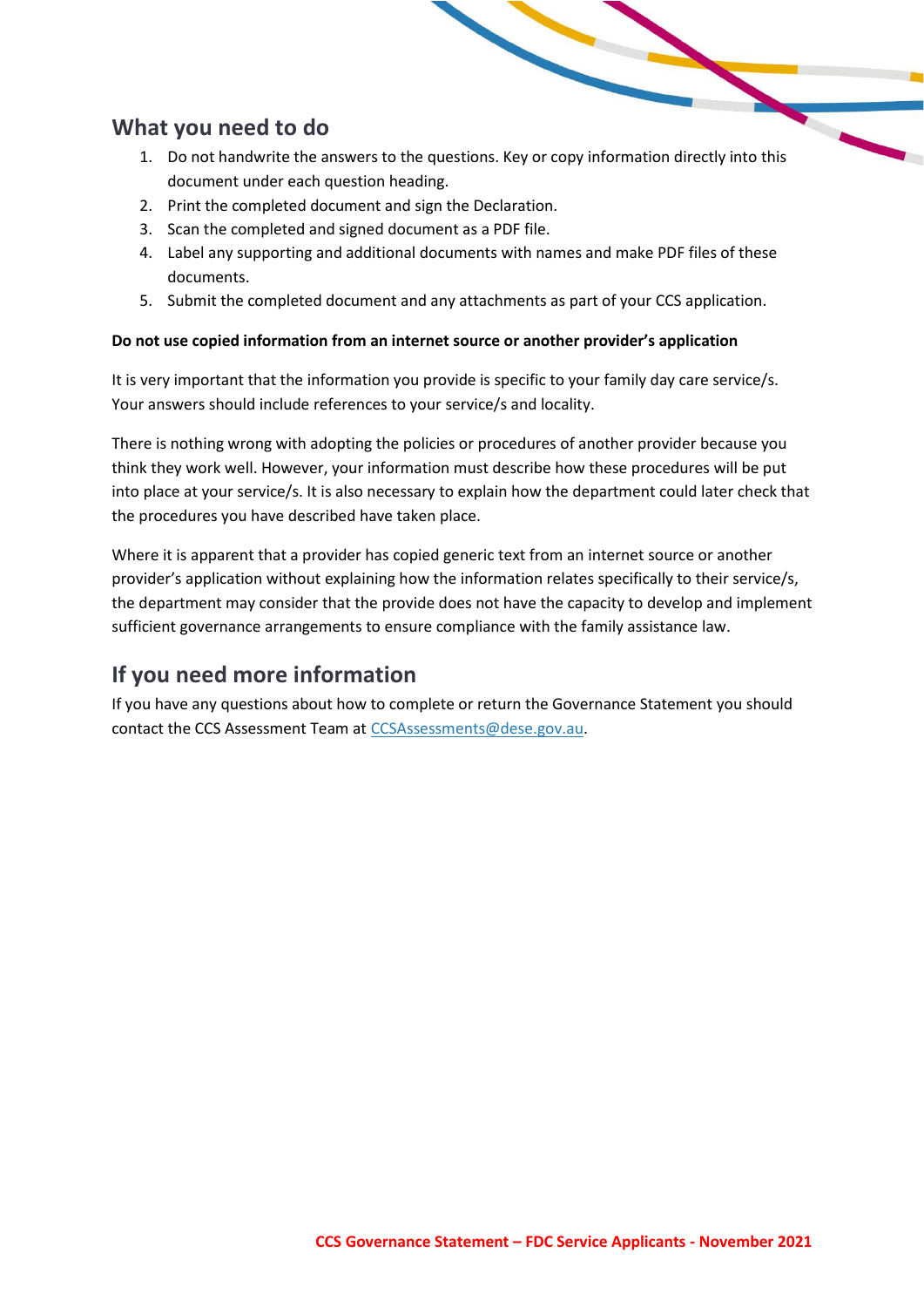# **Please Complete:**

This Governance Statement is submitted in support of CCS Application:

**CCS Application ID Number (if known)**

**Provider Name**

**Service Name**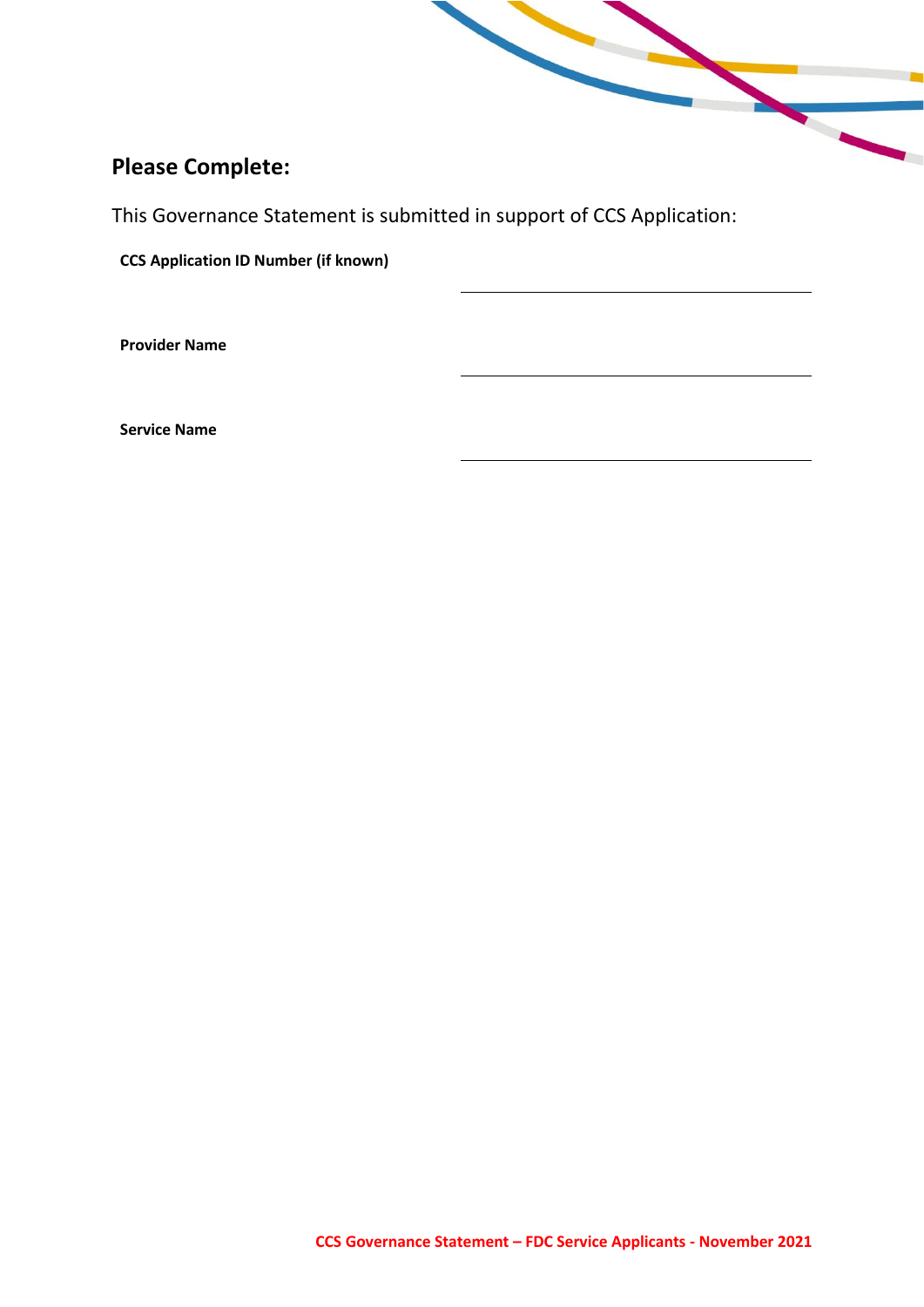# **Background**

To become approved to administer the CCS payment, the Secretary of the Department of Education, Skills and Employment must consider the provider to be fit and proper to be approved to be a provider to administer CCS payment to families.

There are several things that the Secretary takes into account in considering a provider to be fit and proper. One of these is the arrangements that the provider has in place at its service to ensure everyone at that service complies with family assistance law.

**Note** – Governance requirements for CCS Approval are **different** to those required for regulatory approval under the Education and Care Services National Law (National Law). This is because CCS Approval is related to the administration of public money however National Law Approval is related to the quality of care and safety of children.

## **Demonstrating your governance arrangements**

To meet fit and proper requirements, the provider must include information in the CCS application that outlines its governance arrangements.

Child care providers are seeking approval to administer substantial amounts of taxpayer money and must be able to satisfy the Secretary that its organisation has the governance arrangements needed to ensure CCS payments are administered properly and are secure from fraud or dishonesty.

To assess a provider's governance information, the department needs to know:

- how the organisation is structured;
- how decisions will be made at each service;
- how the provider will ensure everyone at the service has the information and knowledge to comply with the family assistance law;
- how the provider will check that service personnel are acting honestly and with diligence; and;
- what actions will be taken when there is a problem.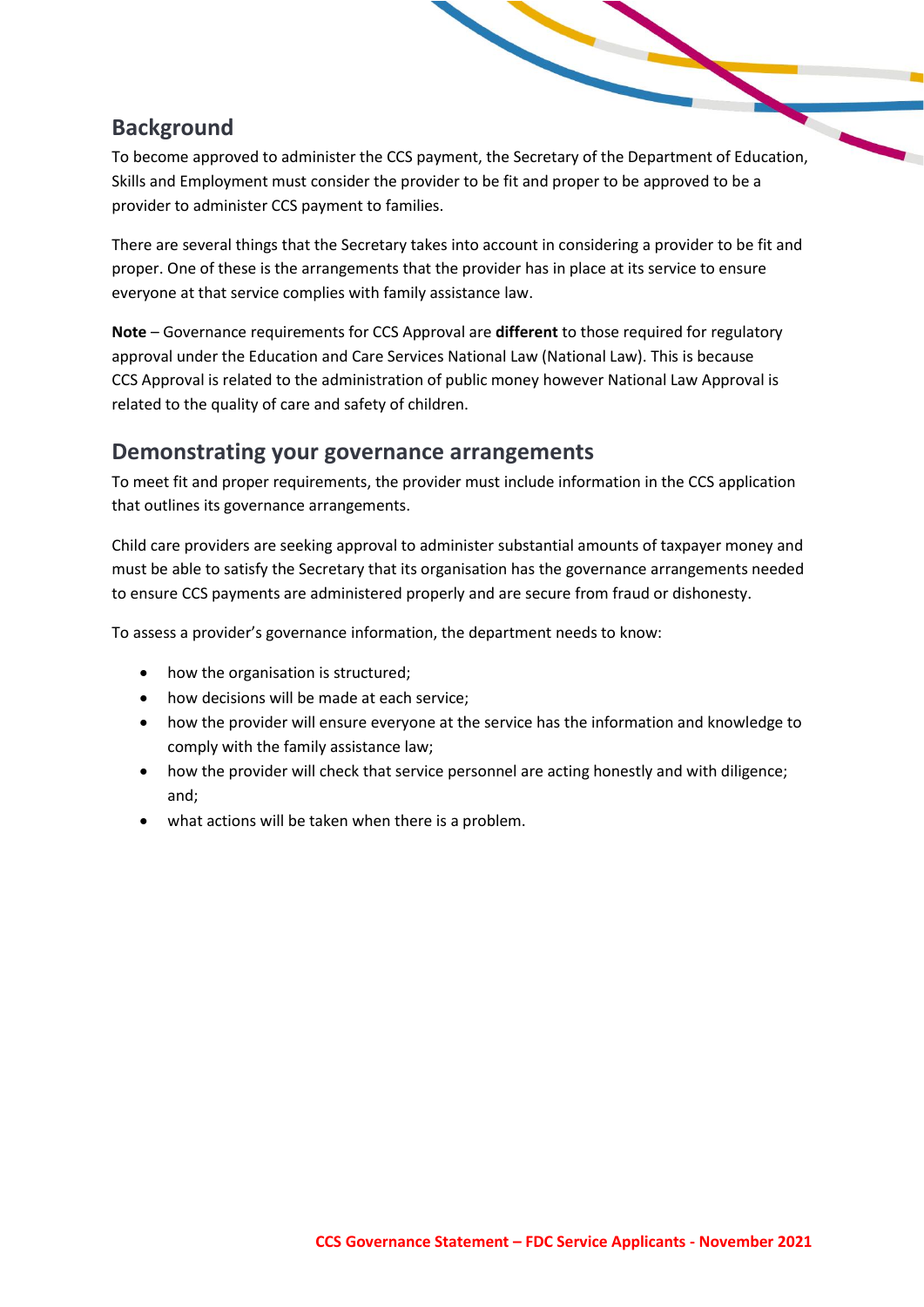# **1. Organisation Size and Structure**

*So that we can understand how your child care service/s will operate, we need you to describe what your business looks like and how it is organised. You may want to describe this in words or you can choose to demonstrate the information with a diagram below or as an attachment.*

## **How large is your organisation and how is it organised?**

Your answer needs to include the following information however you are welcome to include additional details you think are relevant.

- Does the legal entity operate businesses other than child care services and where do these businesses fit into the organisation?
- Where is the administration (office) physically located and where will the educators be located?
- Where educators will be located in a different locality to the head office, how will the service provide support for those educators?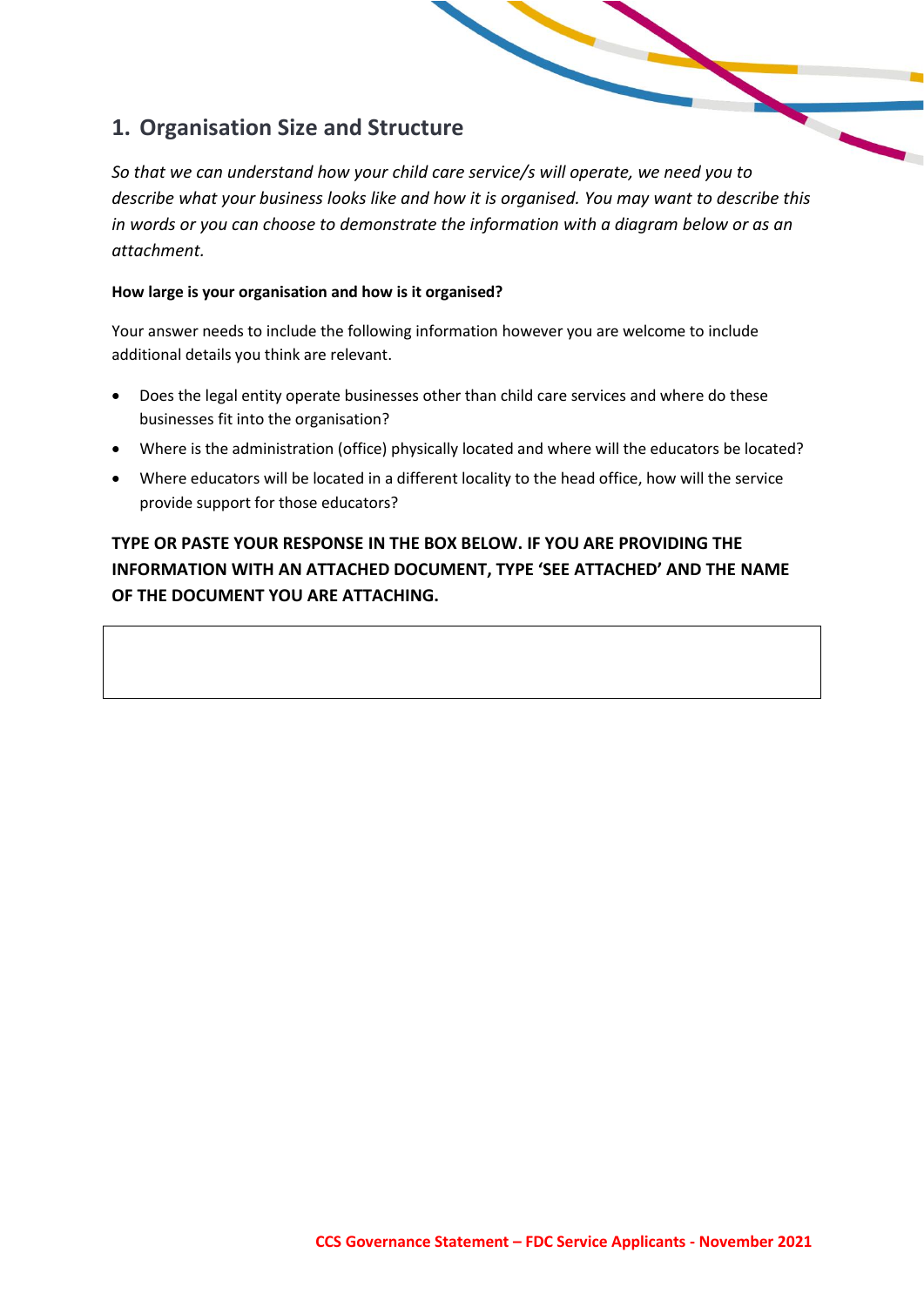# **2. Decision Making**

*The decision makers in your organisation, who must be listed as Persons with Management or Control of the Provider and Persons with Responsibility for Day to Day Control of the Service in your CCS application, play an important role in ensuring that CCS is administered properly.*

*So that the department can be satisfied that decisions made in your organisation will ensure compliance with the family assistance law, we need you to explain your decision making processes and policies.* 

## **Explain who makes the decisions in your business and how this happens.**

Your answer needs to include the following information however you are welcome to include additional details you think are relevant.

- At what level can the provider's financial and business decisions be made regarding staff recruitment, hours of operation, fee policies, processes for creating and ceasing enrolments and major operational decisions such as business closure?
- What decision making processes are used, is there a 'chain of command' or are different people authorised to make decisions on behalf of others. Do you have a written procedure document about how decisions are made?
- Who is responsible for making rules about how things are done at the service/s?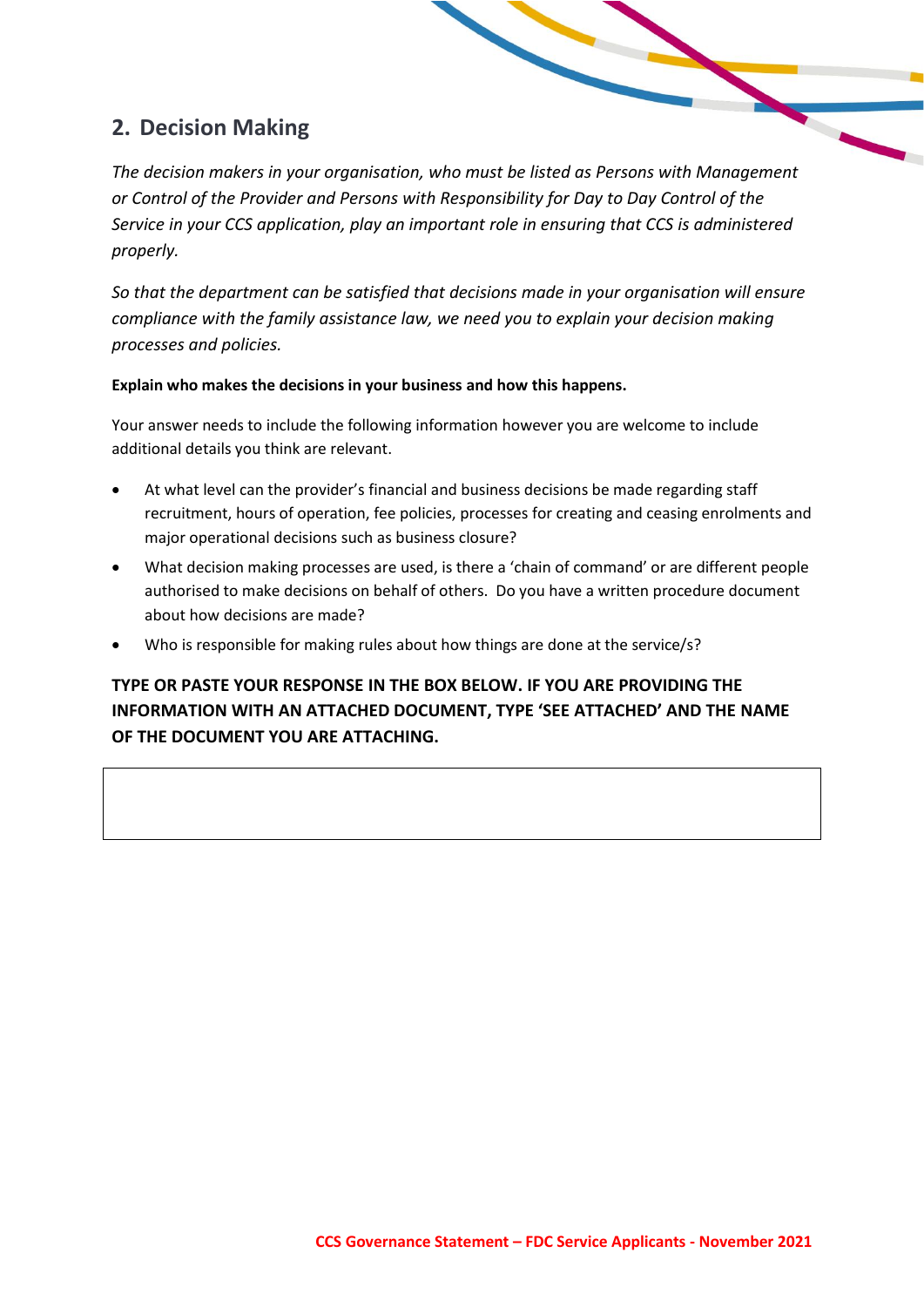# **3. Staff Employment, Training and Management**

*Your service staff and key personnel will act on your behalf in the operation of your child care service/s. To be satisfied about how CCS will be managed in your service/s, we need to know about your staff.*

**Explain how you will ensure you employ suitable staff to administer the CCS payment and ensure that they are knowledgeable about the family assistance law.**

Your answer needs to include the following information however you are welcome to include additional details you think are relevant.

- How many people (other than Educators) does your organisation currently, or plan to, employ and what are the different roles (e.g. Co-ordinator, Nominated Supervisor etc etc)?
- How many educators does your organisation currently, or plan to, engage to provide care? How many will be employed and how many will be engaged as independent contractors? Will there be limits for different regions or areas in which you operate?
- How and where do you recruit new staff and educators. What sort of experience or skills/qualifications do you expect at each level?
- What background checks do you undertake on new staff and educators which are extra to the checks you are required to do under the family assistance law?
- Is there a probation period or regular assessment of their fitness and propriety? Does your organisation have policies about staff and educators who return adverse fit and proper checks i.e. criminal history checks?
- What CCS related (such as reporting attendances & absences, claiming ACCS) mandatory training do you require your staff and educators to undertake? What format is this training (is it done in group sessions or one-to-one), how often is the training conducted and how do you check that the training has been effective? Is the training conducted externally and, if so, who conducts the training – do you pay for this service?
- What specific resources will you make available to your staff and educators? How to do you ensure that staff are aware of available resources in relation to administration of CCS and the family assistance law.
- What arrangements do you have in place to support and monitor educators who live away from the office (e.g. more than an hours' drive)?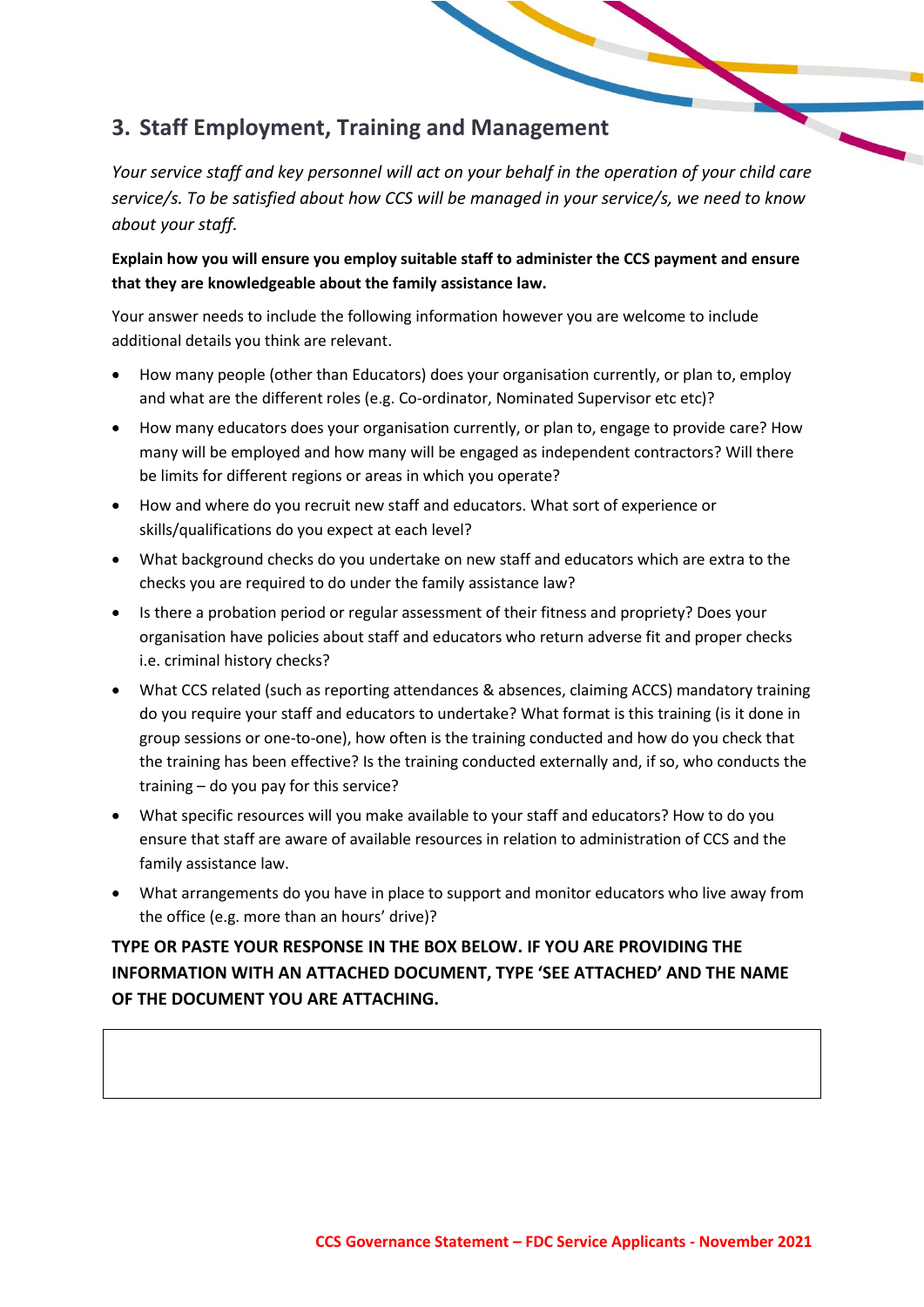# **4. Service Business Model**

*To determine that your service's administration supports compliance with family assistance law, the department needs to consider its business model.*

**You will need to explain how your business intends to operate and what area or customer base it will service. This type of information is often included in an organisation's Business Plan.**

Your answer needs to include the following information however you are welcome to include additional details you think are relevant.

- Explain your organisation's general financial position and forward plans for financial growth and/or stability. For example, do you have a budget? (Please provide a statement of your income and expenses projections).
- Who are your prospective customers? How will you advertise?
- What services will be included in the care you provide? Please provide details of your plans for expansion. How does your service intend to meet the anticipated demand?
- What financial controls and audits are in place for your organisation? How are your accounts managed (e.g. do you use a chartered accountant)?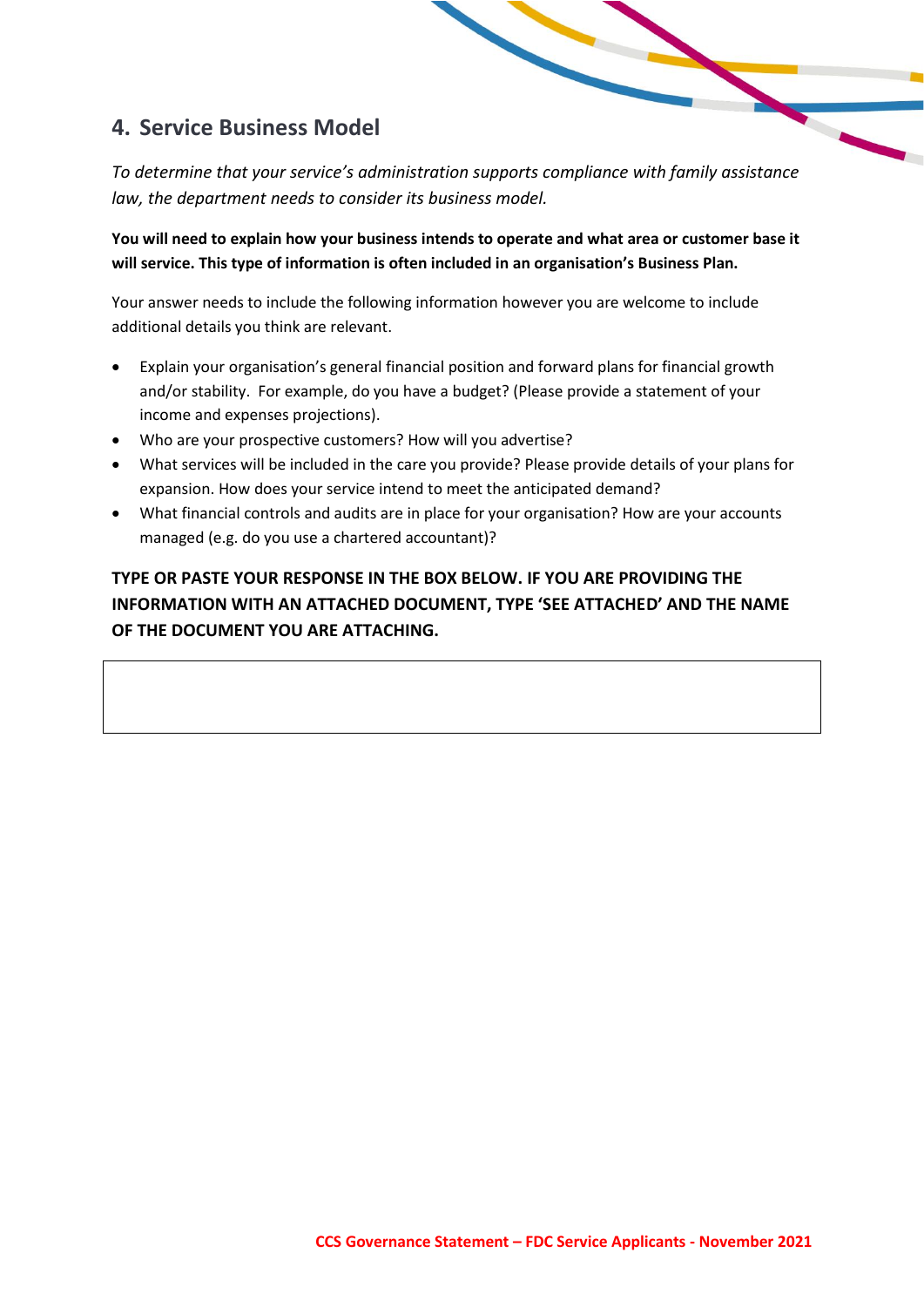# **5. CCS Operations**

*Your service will be administering the CCS payment through an online information system by entering data, receiving electronic payments, and providing accounts to families. The department needs information about how this will be managed in your organisation. Explain how your service will manage CCS data and fee matters by answering all the questions below:*

## **Fee Policies**

Explain the fee policies at your service. Your explanation should include information about:

- The family assistance law requires the provider to enter into the agreement with the family about the care to be provided and the fee to be charged. Explain how the fees are determined and approved at your service/s.
- Service policies for make-up days, 'free' promotional days and discounted fees
- The family assistance law requires that fees are paid to the provider. Explain how 'out of pocket' fees (the amount parents pay) are collected and receipted in your service/s.
- Explain what the process is when parents do not pay their out of pocket amount by the due date.

## **Enrolments**

Explain the service's policies and procedures for enrolling a child. You should provide information specific to your service to answer the following questions:

- What is the process for enrolling and ceasing an enrolment of a child at your service?
- Who will be responsible for completing this task?
- What information will you provide to families? For example, do you have a Parent Handbook if so, please provide a copy?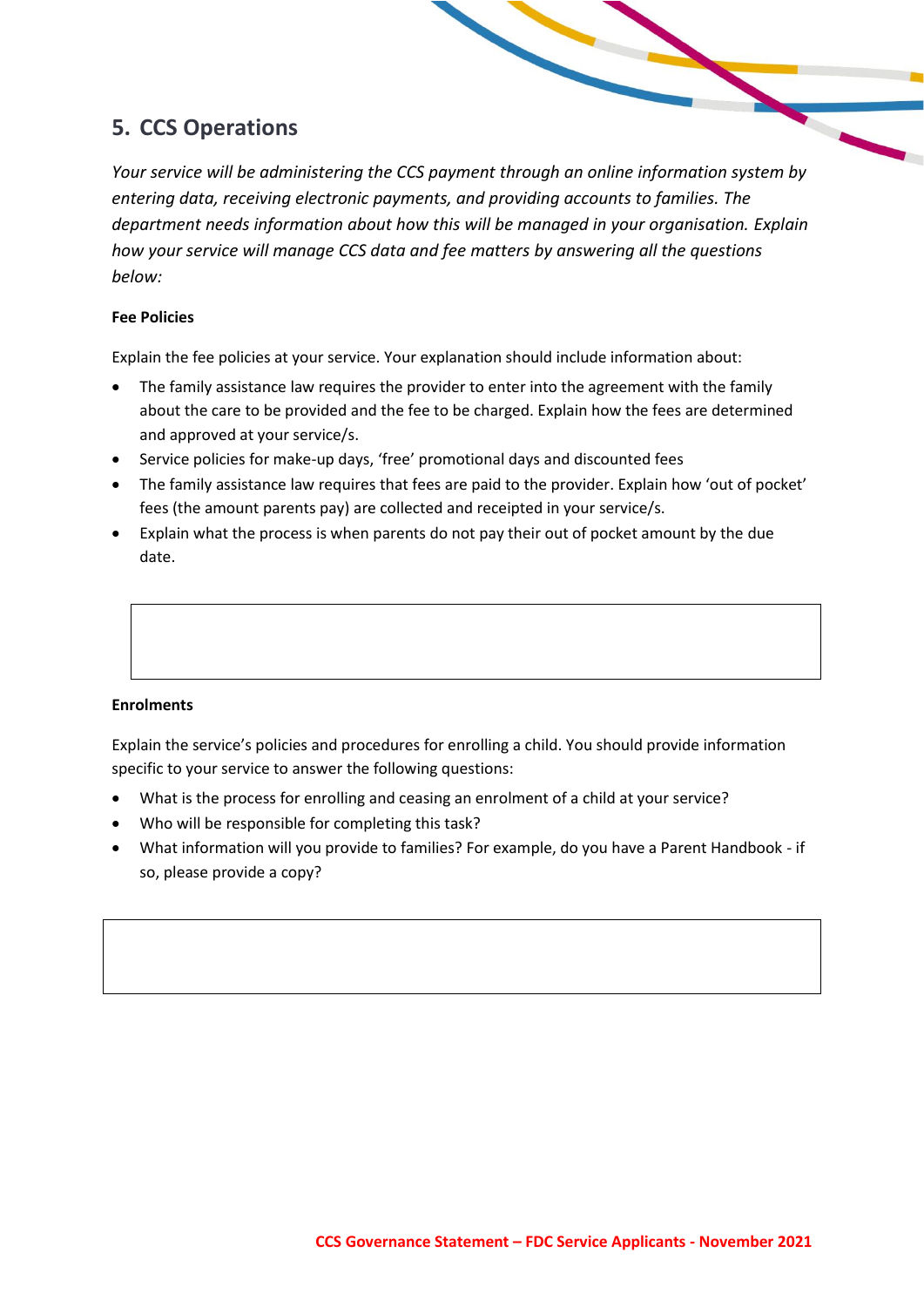#### **Recording attendances and absences**

The correct recording of physical attendances and absences is essential for accurate CCS payments. Please explain, in your service, how attendances and absences are recorded. You should provide the following information:

- How will you record attendance times and absences? Does your service use manual or electronic registers?
- What is the process for actioning timesheets at the end of the week/fortnight?
- How will you verify the accuracy and validity of attendances and absences? How do you check that the educator has not made errors? Do you keep record of these checks and will you able to present a record of these checks when requested by the department?
- Who is responsible for submitting data from the timesheets to the department and what is this procedure?
- What information, training or support do educators get to be able to know when CCS can be claimed for absences?
- What is the procedure when families want to claim additional absences? For example, do they discuss this with the educator or is it managed by the administration office?
- How does your service help families understand their entitlements and the rules about recording of attendances and absences? What happens if there is a dispute or complaint about payments?
- What software product will you use to enter attendance data and produce family statements? Please explain the security measures that will be in place to ensure that to protect the log on details of the person submitting the data.

### **Additional Child Care Subsidy (ACCS) Payments**

- Who is responsible for certifying Additional Child Care Subsidy (ACCS) and how are these claims processed and approved? Can you explain how this process is actioned in your service for example, who collects the information and evidence from the family?
- What training or resources are available to educators about the Additional Child Care Subsidy? Are they expected to discuss this entitlement with families or are all enquiries directed to the service co-ordinator?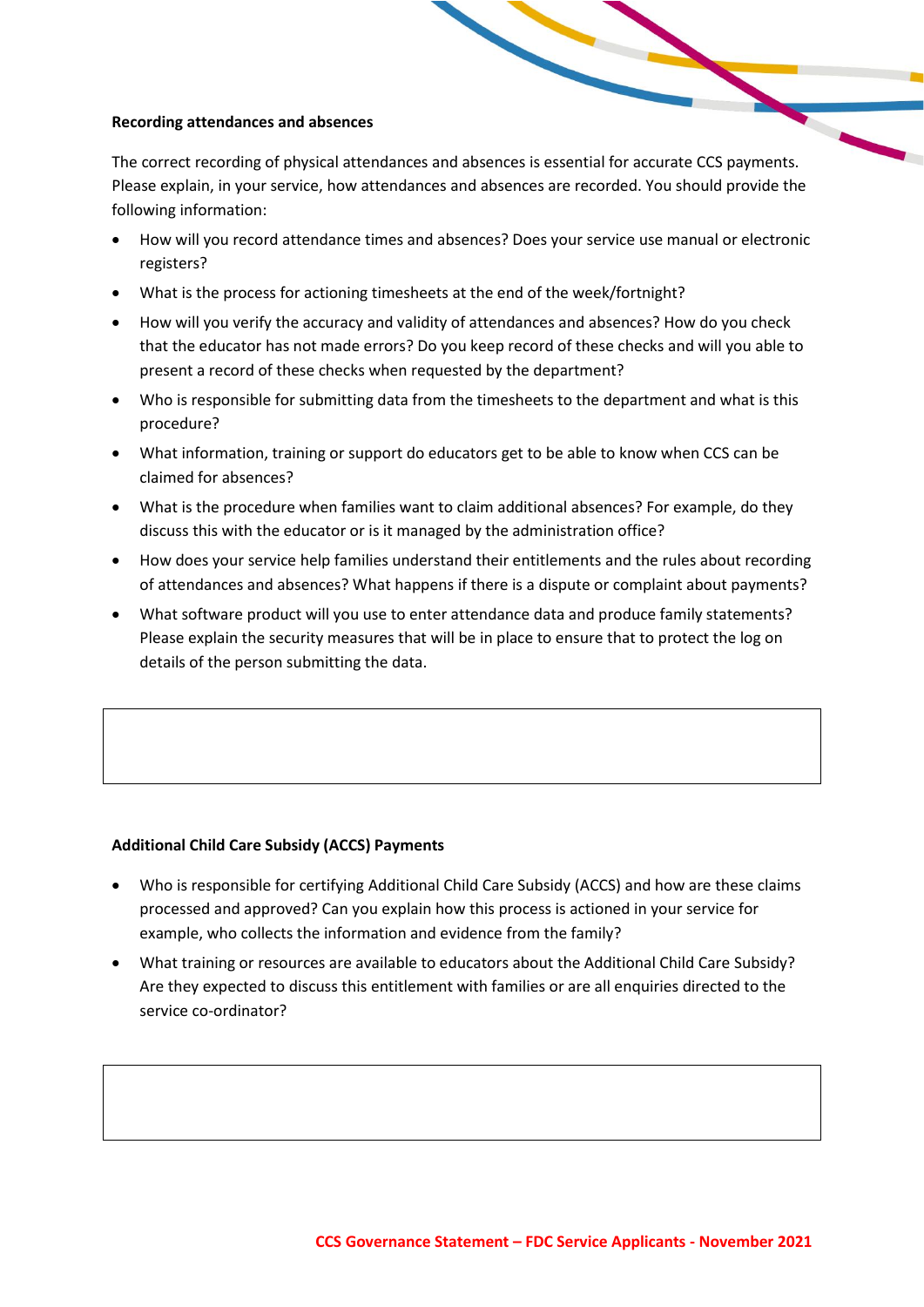#### **Keeping records**

Please explain your service's policy for storing CCS records (documents and electronic files). You should include information about where the records will be stored and their security.

#### **Notifying the department about relevant CCS matters**

A CCS approved service has obligations to report specific information to the department including details of new personnel, fees, vacancies, change of address or operational hours.

Please explain your service's procedure for notifying the department about:

- Changes in personnel -who is responsible for doing this and is there is a checklist or other record to keep track of the process?
- Service fees and vacancies how do you ensure that this person knows what needs to be reported and how it is done?

#### **Back-up arrangements for educators**

Explain how your service manages educator availability for families. You should explain your procedures regarding educator assistants and tell us about:

- What is the process for using an educator assistant when the educator suddenly becomes unavailable (such as through illness or emergency) or during planned periods of educator leave?
- How are educator assistants recruited, trained, and checked for fitness and propriety?
- What records you keep about educator assistants?
- How do you record periods when educator assistants are used?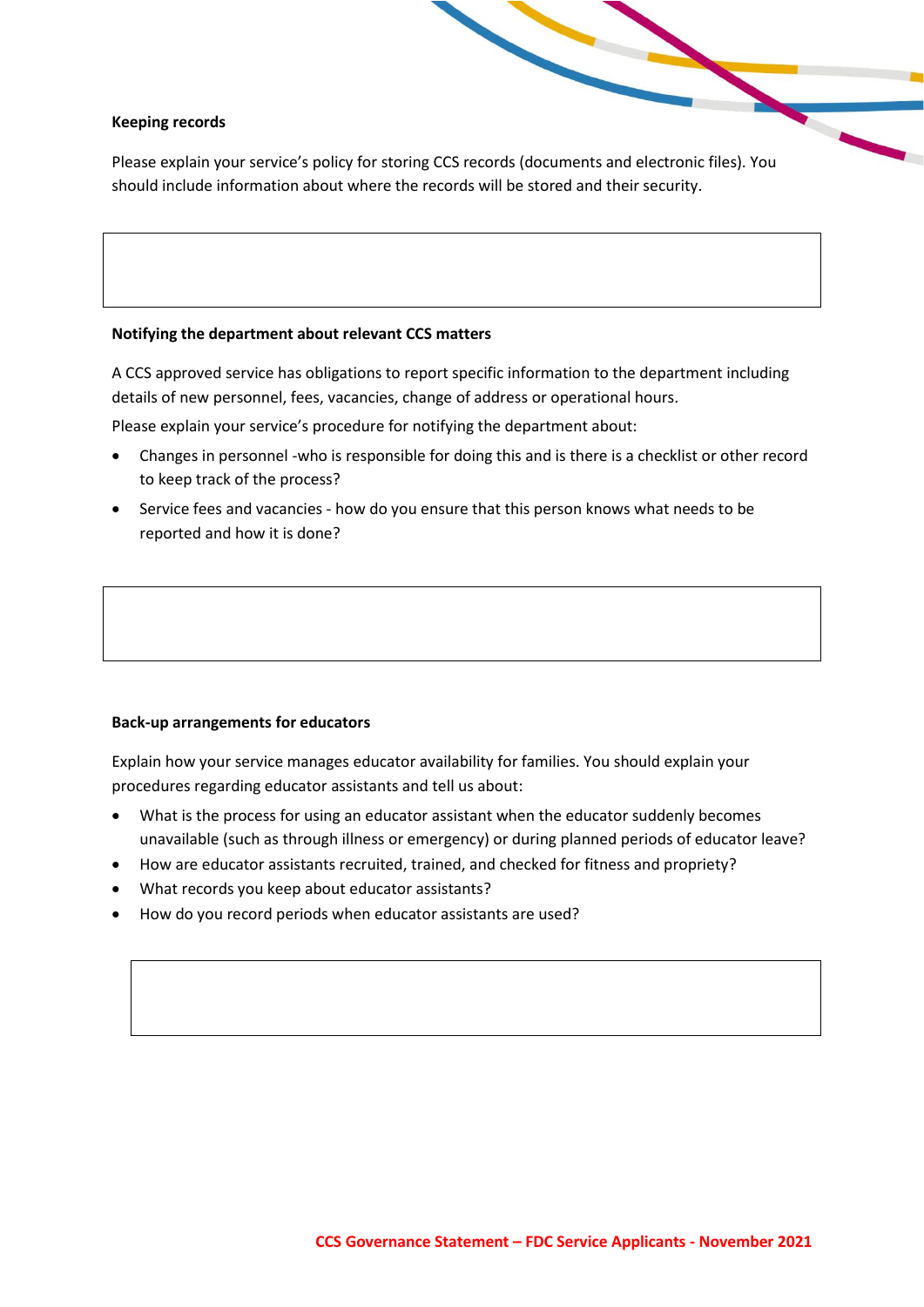# **6. Fraud and Risk Management**

*You are seeking approval to administer public money on behalf of the Australian Government. We need to know what you will do to protect those funds and prevent the risk of fraud and dishonesty. Explain what you will do in your service/s to prevent the risk of fraud in the reporting of attendances, absences, or fees by answering all the following questions:*

## **Auditing and cross checking**

- How will you verify that the reports you submit to the department accurately reflect the sessions of care provided? (i.e. that children were in care for the sessions claimed)
- What is your process for validating session reports and who is responsible for completing this task? How often do you carry out these checks?
- Not including the checks mentioned above, what other checks do you carry out and how often?
- Do you record the dates and results of these checks? How?
- What is your process for checking that absences are correctly recorded? What evidence is collected and retained? Who is responsible for completing this task?
- How do you check for the risk of fraud and collusion between families and educators regarding matters such as accurate attendance times, absence claims, child swapping, liability for gap fees? Who will be responsible for completing this task?
- If you find cases of fraud or dishonesty, what action would you take?